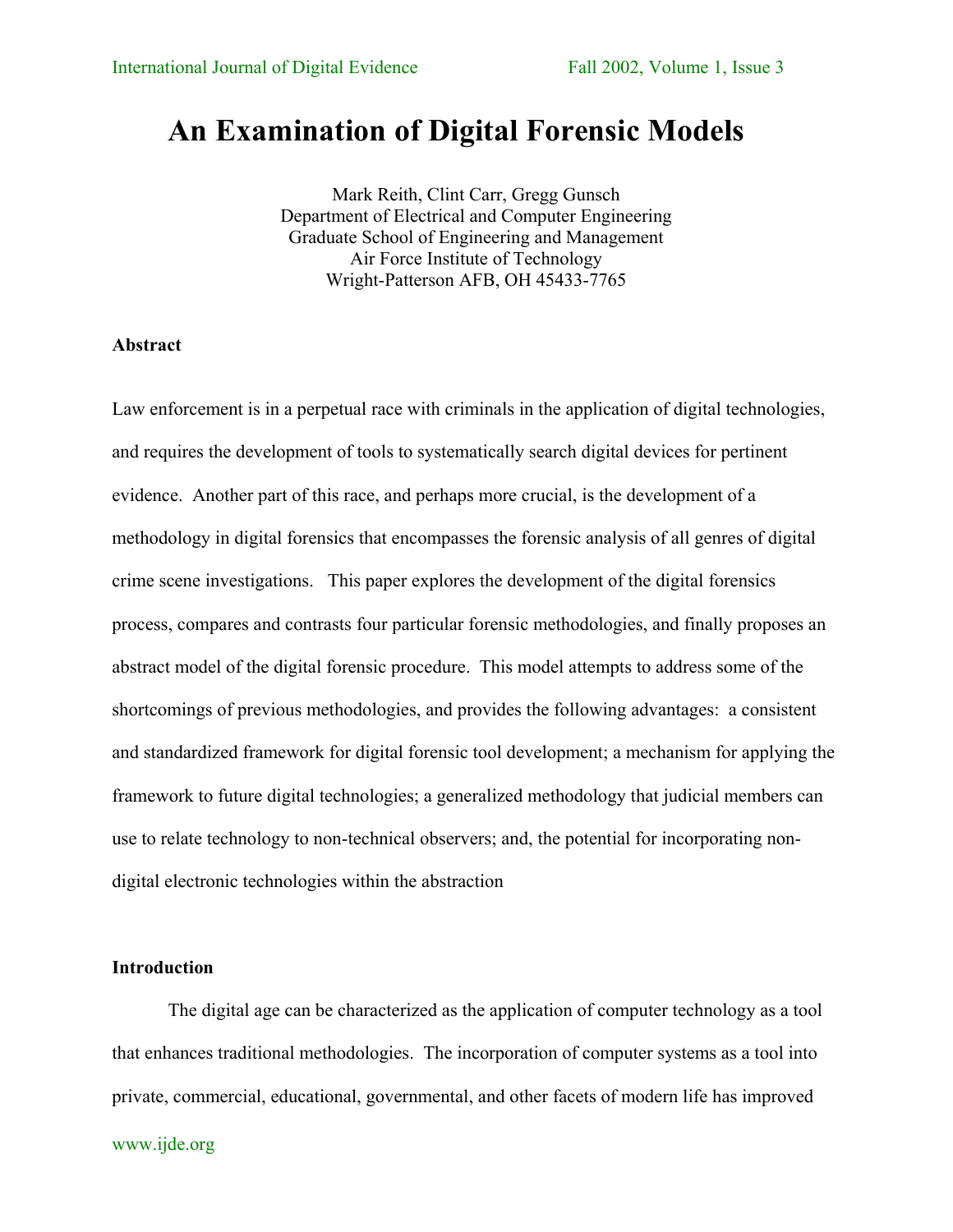the productivity and efficiency of these entities. In the same manner, the introduction of computers as a criminal tool has enhanced the criminal's ability to perform, hide, or otherwise aid unlawful or unethical activity. In particular, the surge of technical adeptness by the general population, coupled with anonymity, seems to encourage crimes using computer systems since there is a small chance of being prosecuted, let alone being caught [Maher00]. These "cybercrimes" are not necessarily new crimes, but rather classic crimes exploiting computing power and accessibility to information. They are a consequence of excessive availability and user proficiency of computer systems in unethical hands. To catch and prosecute criminals involved with digital crime, investigators must employ consistent and well-defined forensic procedures. This paper explores the development of the digital forensics process, compares and contrasts four particular forensic methodologies, and finally proposes an abstract model of the digital forensic procedure. This model will attempt to address some of the shortcomings of previous methodologies.

### **Digital Forensics**

Digital forensics is a relatively new science. Derived as a synonym for computer forensics, its definition has expanded to include the forensics of all digital technology. Whereas computer forensics is defined as "the collection of techniques and tools used to find evidence in a computer" [Calo01], digital forensics has been defined as

 "the use of scientifically derived and proven methods toward the preservation, collection, validation, identification, analysis, interpretation, documentation, and presentation of digital evidence derived from digital sources for the purpose of facilitation or furthering the reconstruction of events found to be criminal, or helping to anticipate unauthorized actions shown to be disruptive to planned operations" [Digi01].

Digital forensics has become prevalent because law enforcement recognizes that modern day life includes a variety of digital devices that can be exploited for criminal activity, not just computer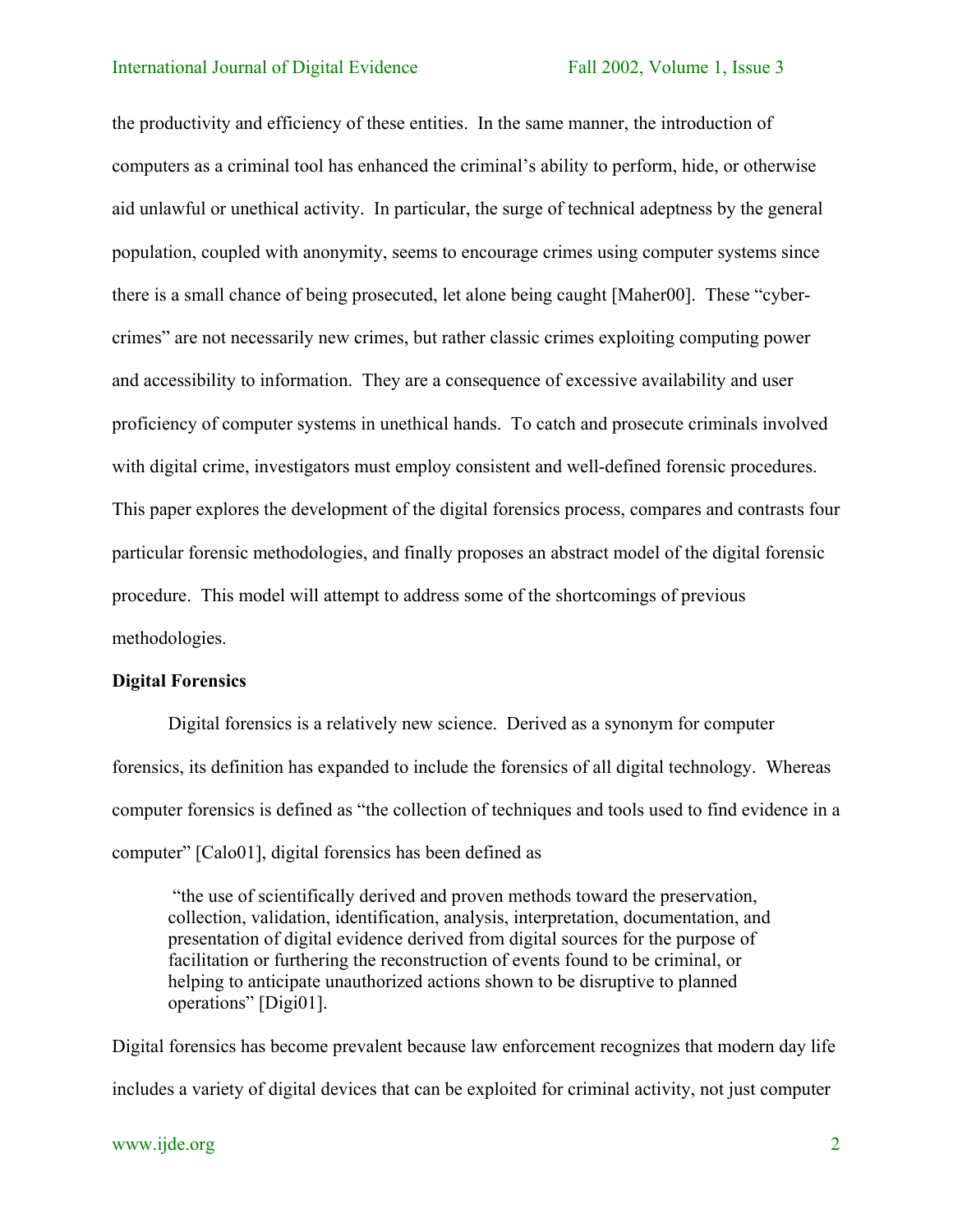systems. While computer forensics tends to focus on specific methods for extracting evidence from a particular platform, digital forensics must be modeled such that it can encompass all types of digital devices, including future digital technologies. Unfortunately, there does not exist a standard or consistent digital forensic methodology, but rather a set of procedures and tools built from the experiences of law enforcement, system administrators, and hackers. Palmer suggests that the evolution of digital forensics has proceeded from ad hoc tools and techniques, rather than from the scientific community, where many of the other traditional forensic sciences have originated [Palmer02]. This is problematic because evidence must be obtained using methods that are proven to reliably extract and analyze evidence without bias or modification.

### **Lack Of Digital Forensic Standarization**

In many digital crimes, the procedures for accomplishing forensics are neither consistent nor standardized. A number of people have attempted to create rudimentary guidelines over the last few years, but they were written with a focus on the details of the technology and without consideration for a generalized process. For example, Farmer and Venema outline some basic steps in their Computer Forensics Analysis Class notes [Farmer99]. Their guidelines include steps such as "secure and isolate, record the scene, conduct a systematic search for evidence, collect and package evidence, and maintain chain of custody" [Farmer99]. While these guidelines were an appropriate foundation, the remaining portion of class notes focused on specific UNIX forensic procedures. Their definition of the forensics process as well as their ideas on specific methods for achieving each of these steps could have been abstracted to become applicable to general computer systems; however, the lack of software tools precluded the exploration of non-UNIX systems. In fact, the lack of software tools on UNIX platforms prompted Farmer and Venema to construct their own suite of tools known as The Coroner's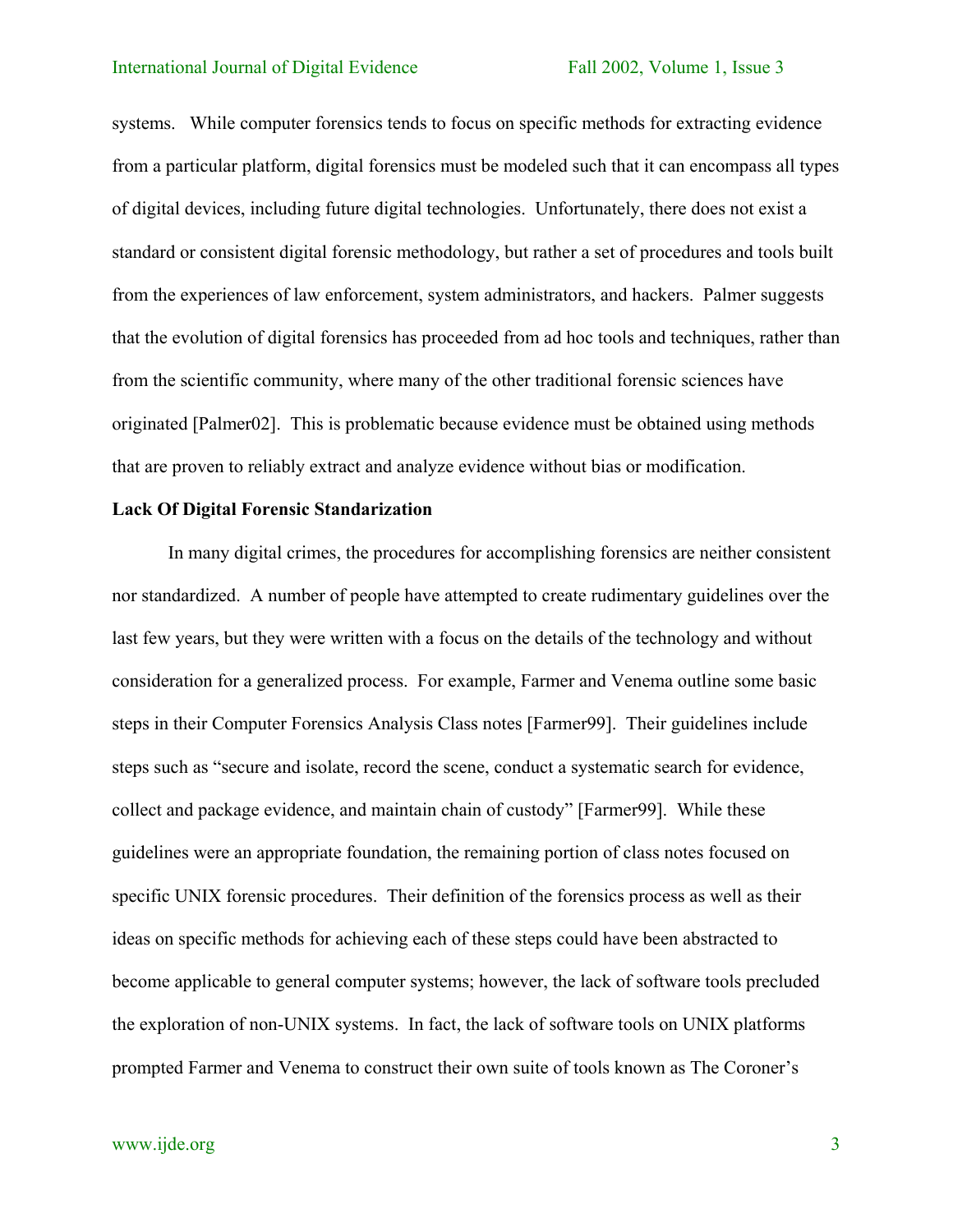Toolkit. These tools assist in accomplishing some of their forensic steps, primarily the systematic search for evidence. While a step in the right direction, this procedure is too focused on one platform, and not the most appropriate model for digital forensics.

Another attempt to outline a viable digital forensics process is described by Mandia and Prosise as an incident response methodology. This methodology is comprised of such steps as "pre-incident preparation, detection of incidents, initial response, response strategy formulation, duplication, investigation, security measure implementation, network monitoring, recovery, reporting, and follow-up" [Mandia01]. No doubt a well thought out methodology, they also provide detailed directions for specific platforms such as Windows NT/2000, UNIX and Cisco Routers. Their methodology serves their intended purpose of providing the depth and breadth of investigating computer crime, and is abstract in the sense that it can be applied to general computer systems. However, since their focus is purely computer crime, they do not address the forensics process in terms of other digital devices such as personal digital assistants, peripheral devices, cell phones, or even future digital technology, computer or otherwise. Their process does begin to develop a more detailed procedure in that it addresses pre-incident preparation as an explicit step to professionally organize the forensic process prior to responding to an incident. Pre-incident preparation is the process of preparing tools and equipment, honing forensic skills and continuing to educate oneself on new technologies that might be useful in dealing with an incident. This is a key step for distinguishing a professional methodology from an amateur one.

The U.S. Department of Justice (DOJ) also attempts to describe the computer forensics process, but has intelligently realized the benefits of abstracting the process from specific technologies. This abstract process includes the phases of "collection, examination, analysis, and reporting" [Tech01]. They do significantly better at identifying the core aspects of the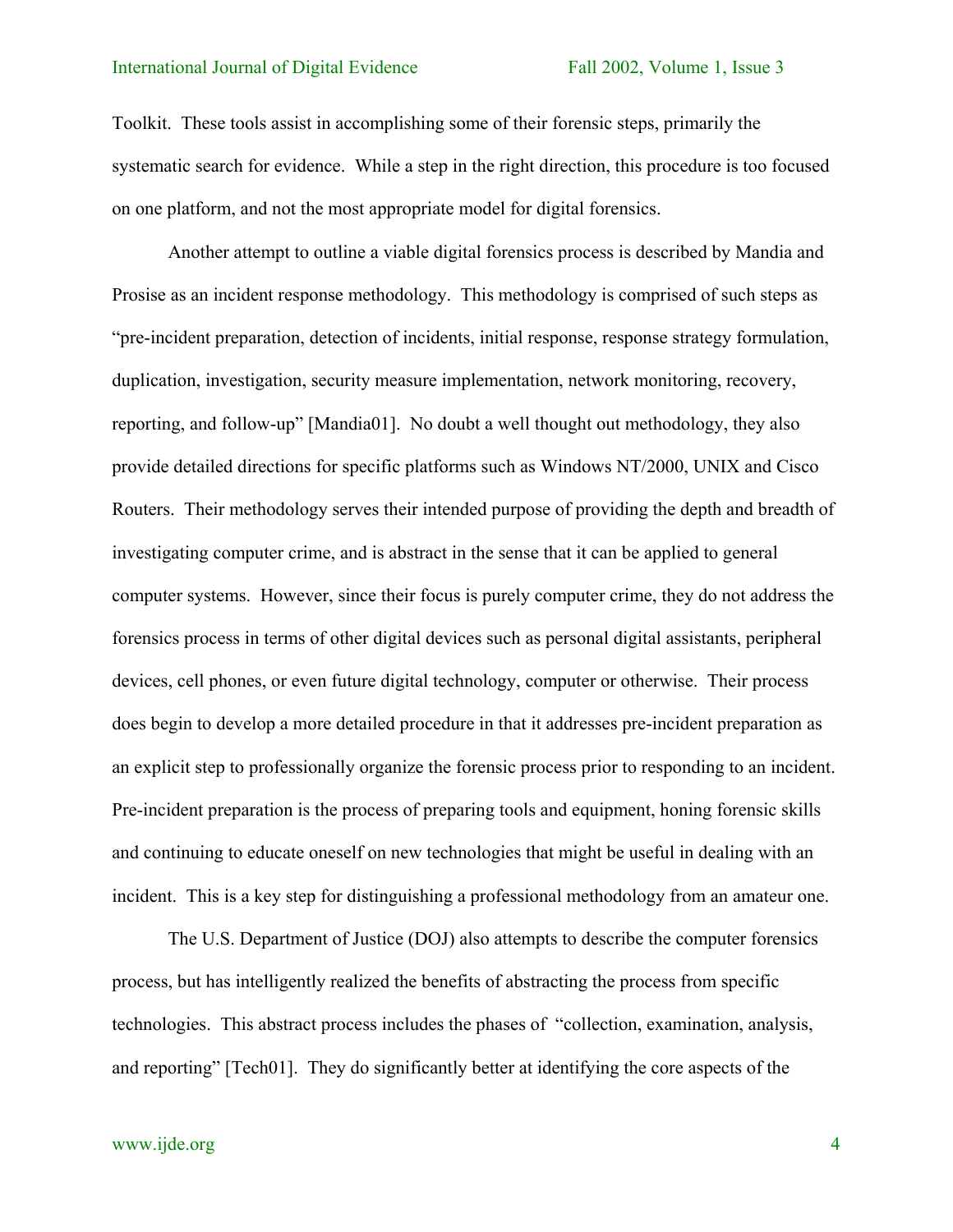forensic process and then building steps to support it, rather than becoming entangled in the details of a particular technology or methodology. This is commendable because it allows traditional physical forensic knowledge to be applied to electronic evidence. In addition, the DOJ does not make a distinction between forensics applied to computers or other electronic devices. Instead, it attempts to build a generalized process that will be applicable to most electronic devices. The DOJ also lists the types of evidence that may be found on electronic devices, potential locations it may be found, as well as the types of crime that may be associated with the evidence. For example, it lists the commonly cited hidden evidence locations such as deleted files, hidden partitions and slack space, but also lists what type of information may be stored there such as social security numbers, source code or images. This information is crosschecked against a list of suspected crimes such as identification theft, computer intrusion, or child exploitation, respectively. The identification of the types of potential evidence and the possible hiding locations on different electronic devices is a positive step for forensic practitioners to develop a generalized process that can be instantiated with a particular technology to produce meaningful results to a court of law.

Finally, the Digital Forensics Research Workshop (DFRW) is another significant participant in developing the forensics process. The unique aspect of DFRW is that it is one of the first large-scale consortiums lead by academia rather than law enforcement. This is an important distinction because it will help define and focus the direction of the scientific community towards the challenges of digital forensics. The most significant challenge is that "analytical procedures and protocols are not standardized nor do practitioners and researchers use standard terminology" [Digi01]. The DFRW has worked to develop a forensics framework that includes such steps as "identification, preservation, collection, examination, analysis,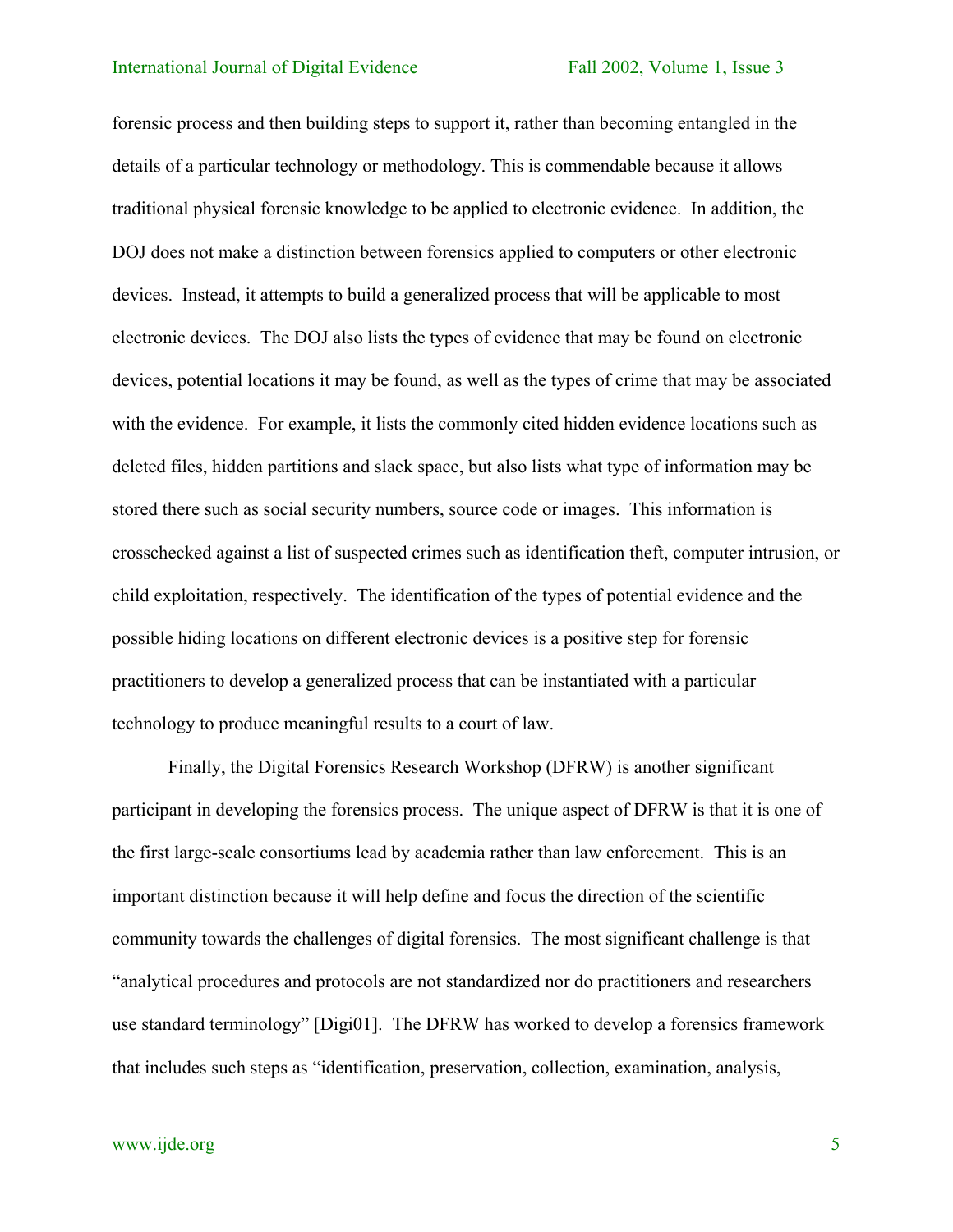presentation, and decision" [Digi01]. Based on this framework, the scientific community may further the development and refinement this model.

# **An Abstract Digital Forensics Model**

Drawing from the previous forensic protocols, there exist common steps that can be abstractly defined to produce a model that is not dependent on a particular technology or electronic crime. The basis of this model is to determine the key aspects of the aforementioned protocols as well as ideas from traditional forensics, in particular the protocol for an FBI physical crime scene search [FBI02]. This proposed model can be thought of as an enhancement of the DFRW model since it is inspired from it. The key components of this model include the following:

- 1. Identification recognizing an incident from indicators and determining its type. This is not explicitly within the field of forensics, but significant because it impacts other steps.
- 2. Preparation preparing tools, techniques, search warrants, and monitoring authorizations and management support.
- 3. Approach strategy dynamically formulating an approach based on potential impact on bystanders and the specific technology in question. The goal of the strategy should be to maximize the collection of untainted evidence while minimizing impact to the victim.
- 4. Preservation isolate, secure and preserve the state of physical and digital evidence. This includes preventing people from using the digital device or allowing other electromagnetic devices to be used within an affected radius.
- 5. Collection record the physical scene and duplicate digital evidence using standardized and accepted procedures.
- 6. Examination in-depth systematic search of evidence relating to the suspected crime. This focuses on identifying and locating potential evidence, possibly within unconventional locations. Construct detailed documentation for analysis.
- 7. Analysis determine significance, reconstruct fragments of data and draw conclusions based on evidence found. It may take several iterations of examination and analysis to support a crime theory. The distinction of analysis is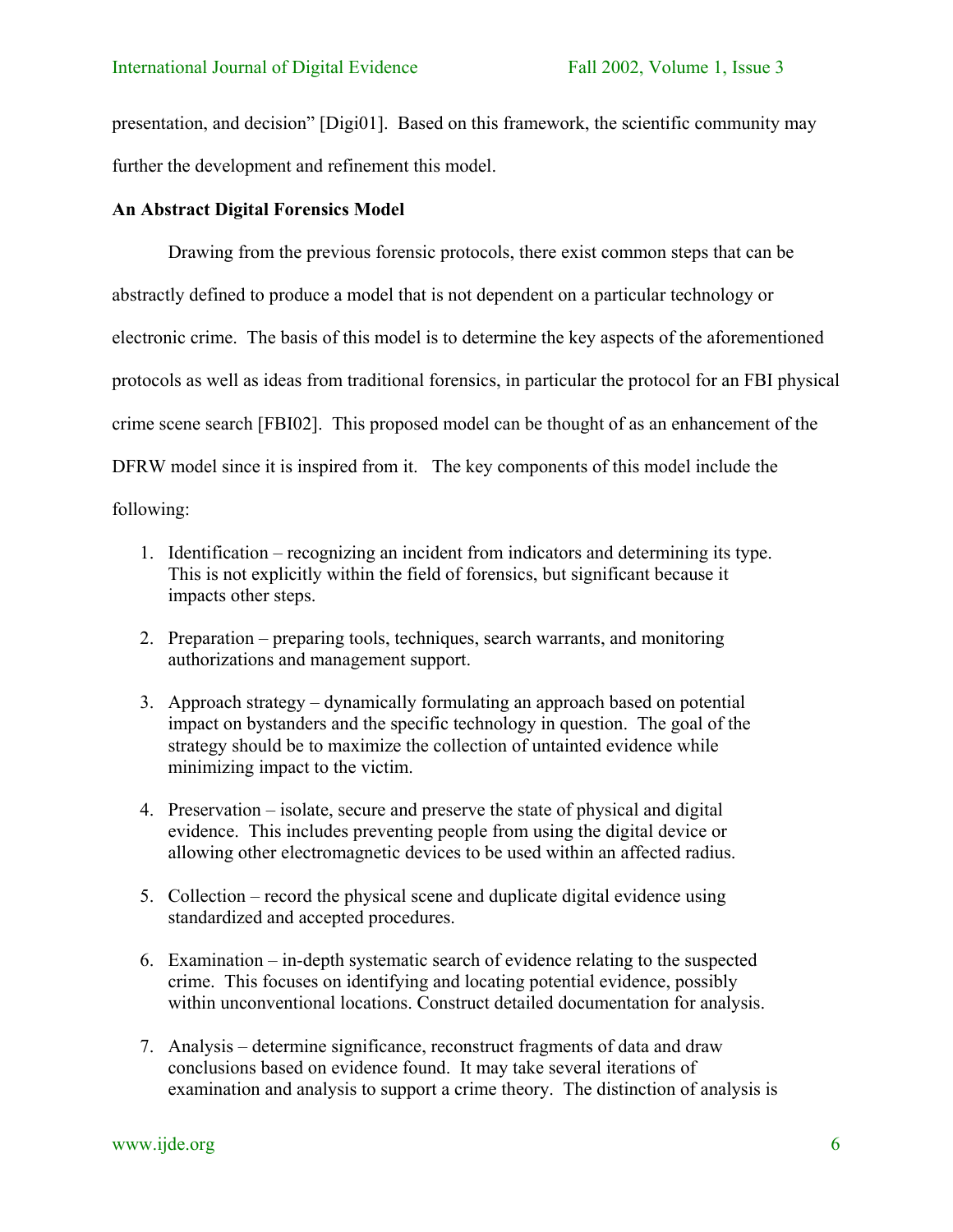that it may not require high technical skills to perform and thus more people can work on this case.

- 8. Presentation summarize and provide explanation of conclusions. This should be written in a layperson's terms using abstracted terminology. All abstracted terminology should reference the specific details.
- 9. Returning evidence ensuring physical and digital property is returned to proper owner as well as determining how and what criminal evidence must be removed. Again not an explicit forensics step, however any model that seizes evidence rarely addresses this aspect.

Note that these steps are not unlike traditional methods used to collect physical evidence, but in fact the abstraction of current practices applied to crimes that involve digital evidence [FBI02]. "A large body of proven investigative techniques and methods exists in more traditional forensics disciplines. Most are applicable in cyberspace, but are not yet considered strongly" [Digi01]. Also observe that the type of digital technology involved in these steps can be abstractly defined up to this point. This is important because it allows a standardized process to be defined without specifying the exact technology involved. This allows a consistent methodology for dealing with past, present, or future digital devices in a well-understood and widely accepted manner. For example, this methodology can be applied to a range of digital devices from calculators to desktop computers, or even unrealized digital devices of the future. Using this model, future technologies and the technical details required to forensically analyze them can be instantiated to provide a consistent and standardized methodology for providing electronic evidence. This would enhance the science of forensics because it provides a basis for analyzing new digital/electronic technology while at the same time providing a common framework for law enforcement and the judicial system to feasibly work within a court of law.

Additional sub-procedures would be necessary to define the different classes of digital technology under this model. Consider a particular sub-procedure called Examine Non-Volatile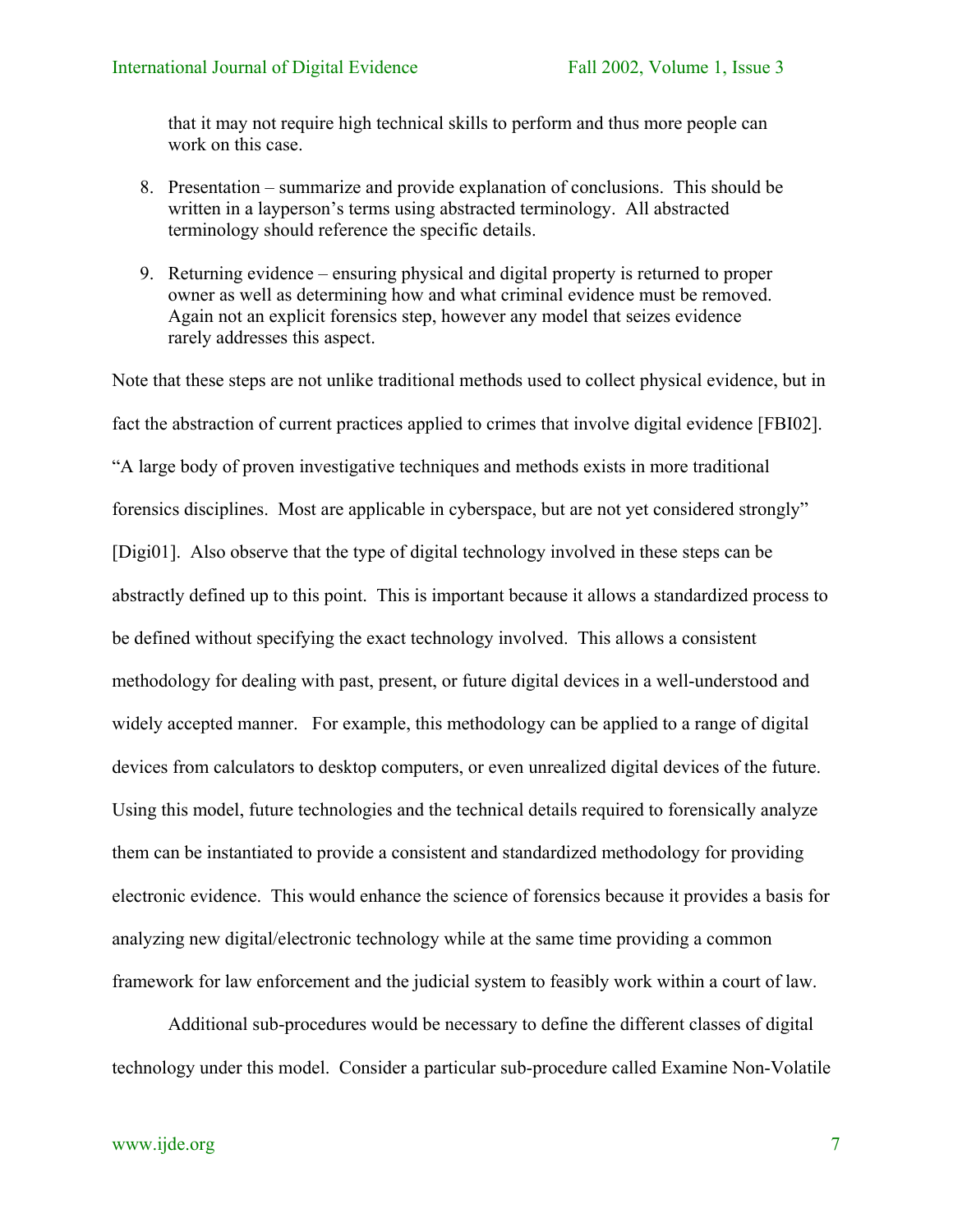Storage that might be included under Examination. This would include the examination of all digital technologies that maintain stable states of their own accord. These technologies are analogous to paper documents, videotape and audio recordings, and are already well accepted evidentiary items. Using the definition of this category, a judicial member may use this abstraction to assign more credibility to it than perhaps technology within the Volatile Storage category. Of course there are many details specific to a particular technology that must be addressed, but this model allows for the introduction of those details. Using this model, methods of collection can be developed for each sub-category of technology, and then scrutinized and refined within the scope of that sub-procedure. Ideally, one developed and refined method may influence the development of methods for other technologies. The fact that the particular method of collection was added to the model gives the category credibility and assures non-technical observers that experience gathering similar evidence was applied to a particular case in the same category.

Continuing with the permanent storage example, consider the membership of fixed hard drives (used generally in traditional computer systems) and embedded non-volatile flash memory (used in personal digital assistants, digital cameras, MP3 players). In this pedagogical example, both technologies could contain evidence useful to judicial members, and by viewing it as permanent digital storage, allows them to sustain a sense of credibility as to the contents found. Of course the actual extraction of the data would be technology dependent, but the examination of the contents may again follow a standardized procedure since it is generally of a binary format. The advantage of the abstraction is that most digital devices, whether they are computer systems, personal digital assistants, digital cameras, or other devices, contain some type of nonvolatile storage that can be analyzed for potential evidence. Realizing that commonality,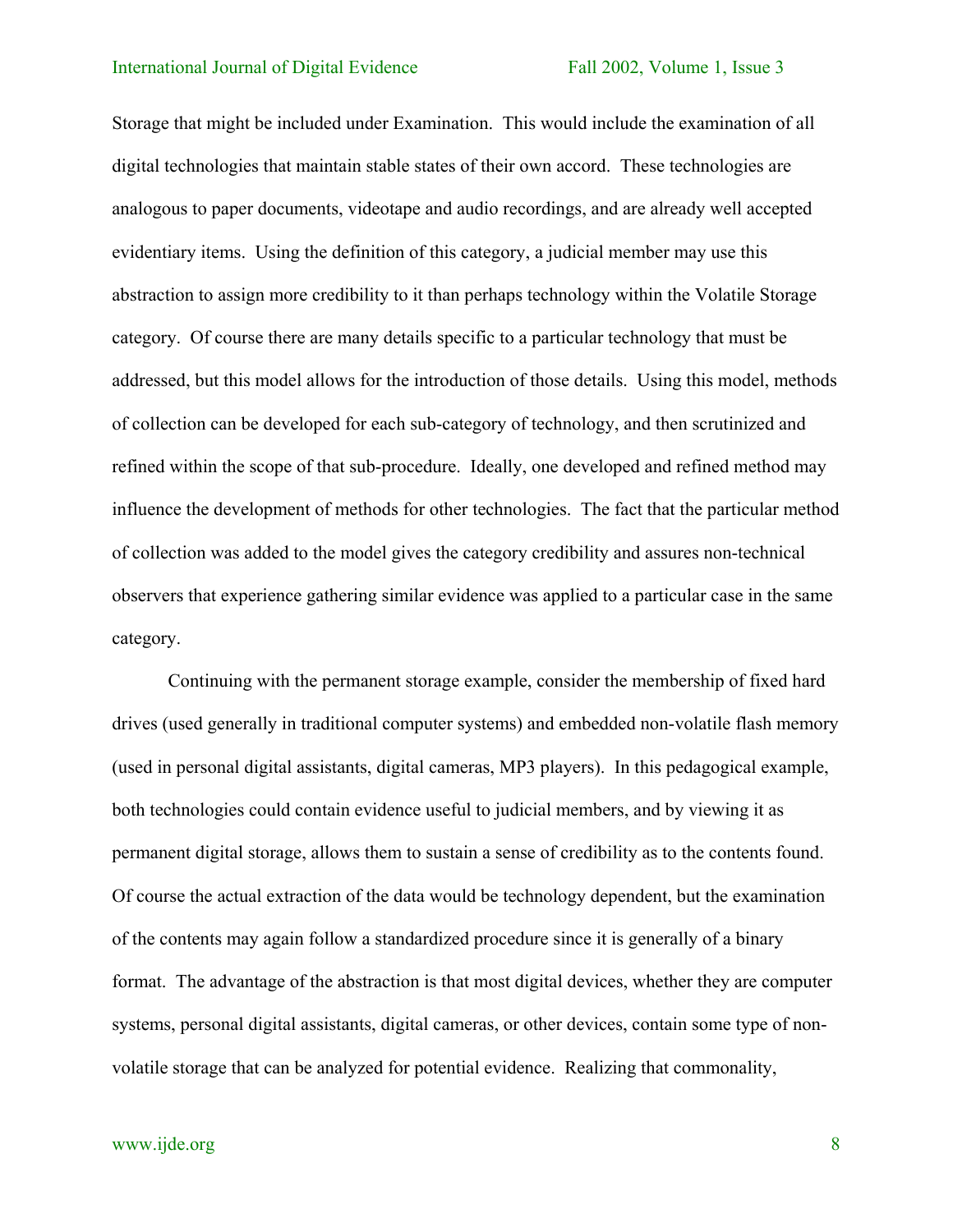supporting procedures and tools can be identified for development and previously defined approaches may be used as a starting point for new technologies.

No model is complete without discussing the advantages and disadvantages of it. Having already discussed the advantages, it is important to mention any shortcomings. First, this model has not been tested nor proven to be a silver bullet for a digital forensics framework. It has attempted to provide a point of view that may enhance the development of digital forensic practices by identifying the commonalities of digital technologies and working backwards to establish a solid forensics process that applies to many digital technologies rather than a handful. Consideration must be made to prevent the abstraction of steps that add no value to the process because no practical use can be made of them. Secondly, this model was meant to be applied to digital technologies. Non-digital technologies were not considered in this paper, but may also require forensic analysis. The following is a summary of the model advantages and disadvantages:

### Proposed Model Advantages

- Create consistent and standardized framework for digital forensic development.
- Mechanism for applying the same framework to future digital technologies.
- Generalized methodology that judicial members can use to relate technology to non-technical observers.
- Identifies the need for specific technology-dependent tools while providing insight from previously defined tools of the same category.
- Potential for incorporating non-digital, electronic technologies within the abstraction

### Proposed Model Disadvantages

• Categories may be defined as too general for practical use.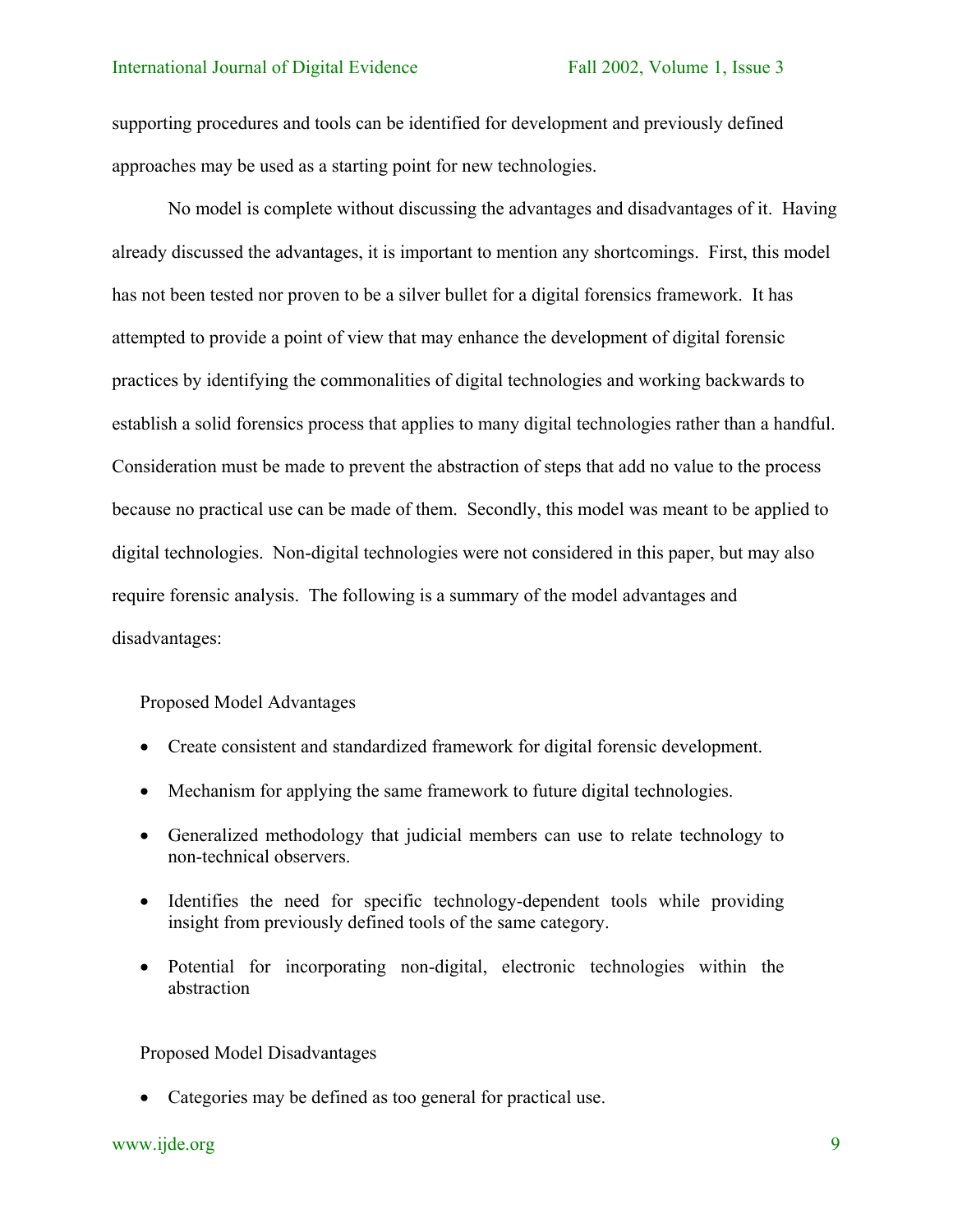- No easy or obvious method for testing the model
- Each sub-category added to the model will make it more cumbersome to use.

One obvious area not touched upon in our model is the chain of custody. Of course this is an important facet of any forensic or investigative work. This model assumes that a strong chain of custody will be maintained throughout the duration of the investigation. The absence of it on the model above makes no presumptions that it is not important, only that it is implied in any discussion of forensics.

# **Conclusion**

Each year, there is an increase in the number of digital crimes worldwide. As technology evolves, software changes, and users become digitally savvy, the crimes they commit are becoming more sophisticated. Law enforcement is in a perpetual race with these criminals to ensure that the playing field remains level. Part of this race includes developing tools that have the ability to systematically search digital devices for pertinent evidence. As more devices become digitalized, the tool development should also progress to include these as well. Another part of this race, and perhaps more crucial, is the development of a methodology in digital forensics that encompasses the forensic analysis of all genres of digital crime scene investigations. This methodology must be applicable to all current digital crimes, as well as any unrealized crimes of the future. Many current methods are simply too technology specific. The proposed model attempts to improve upon existing models through the amalgamation of common techniques while trying to ensure method shortfalls are addressed.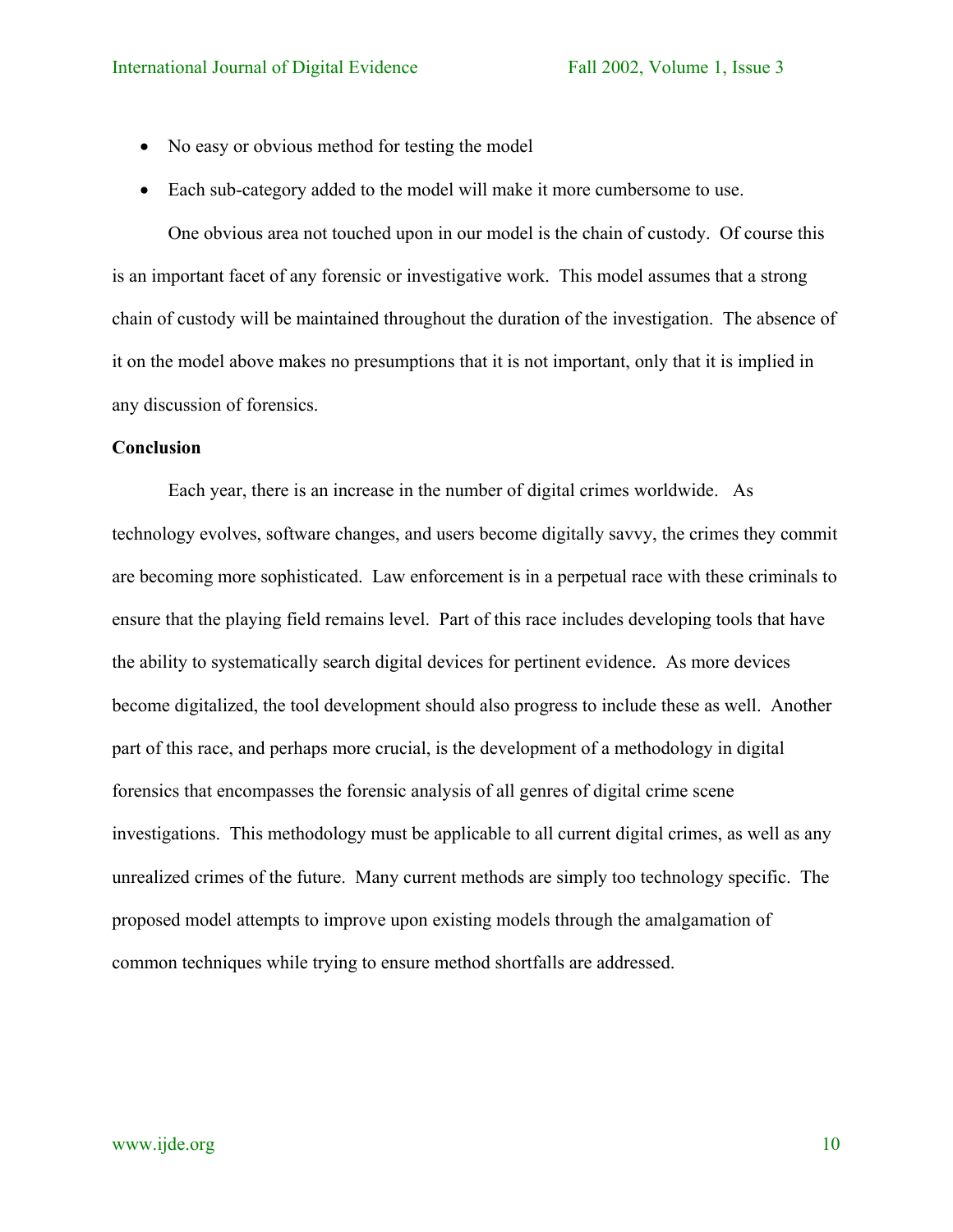# **References**

| [Calo01]   | Caloyannides, Michael A. Computer Forensics and Privacy. Artech House,<br>Inc. 2001.                                                                                                                                     |
|------------|--------------------------------------------------------------------------------------------------------------------------------------------------------------------------------------------------------------------------|
| [Digi01]   | Digital Forensics Research Workshop. "A Road Map for Digital Forensics<br>Research" 2001. www.dfrws.org                                                                                                                  |
| [Farmer99] | Farmer, D., Venema, W. "Computer Forensics Analysis Class Handouts."<br>http://www.fish.com/forensics/class.html. 1999.                                                                                                  |
| [FBI02]    | FBI Crime Scene Search. http://www.fbi.gov/hq/lab/handbook/scene1.htm. 6<br>Jun 02.                                                                                                                                      |
| [Maher00]  | Maher, Heather. "Online and Out of Line: Why is Cybercrime on the Rise, and<br>Who's Responsible?" Article dated December 17, 2000.<br>http://abcnews.go.com/sections/us/DailyNews/cybercrime 000117.html. 24 Jun<br>02. |
| [Mandia01] | Mandia, K., Prosise, C. Incident Response. Osborne/McGraw-Hill. 2001.                                                                                                                                                    |
| [Palmer02] | Palmer, Gary. "Forensic Analysis in a Digital World." 2002.                                                                                                                                                              |
| $Tech01$ ] | Technical Working Group for Electric Crime Scene Investigation. "Electronic<br>Crime Scene Investigation: A Guide for First Responders." 2001.                                                                           |

# **© 2002 International Journal of Digital Evidence**

# **About the Authors**

**Mark Reith** graduated from the University of Portland in 1999 with a B.S. in Computer Science and was immediately commissioned as a second lieutenant in the United States Air Force. His first assignment was to MacDill Air Force Base, FL where he worked as officer in charge of Network Security for the MacDill wide area network. Following his assignment to MacDill, he was selected to attend the Air Force Institute of Technology at Wright-Patterson Air Force Base, OH where he is currently pursuing his M.S. in Computer Science with a focus on information systems security/assurance (information warfare).

**Clinton Carr** graduated from the Alabama State University in 1999 with a B.S. in Computer Science and was immediately commissioned as a second lieutenant in the United States Air Force. His first assignment was to Scott Air Force Base, IL where he worked as officer in charge of Information Protection Office for the Scott wide area network. Following his assignment to Scott, he was selected to attend the Air Force Institute of Technology at Wright-Patterson Air